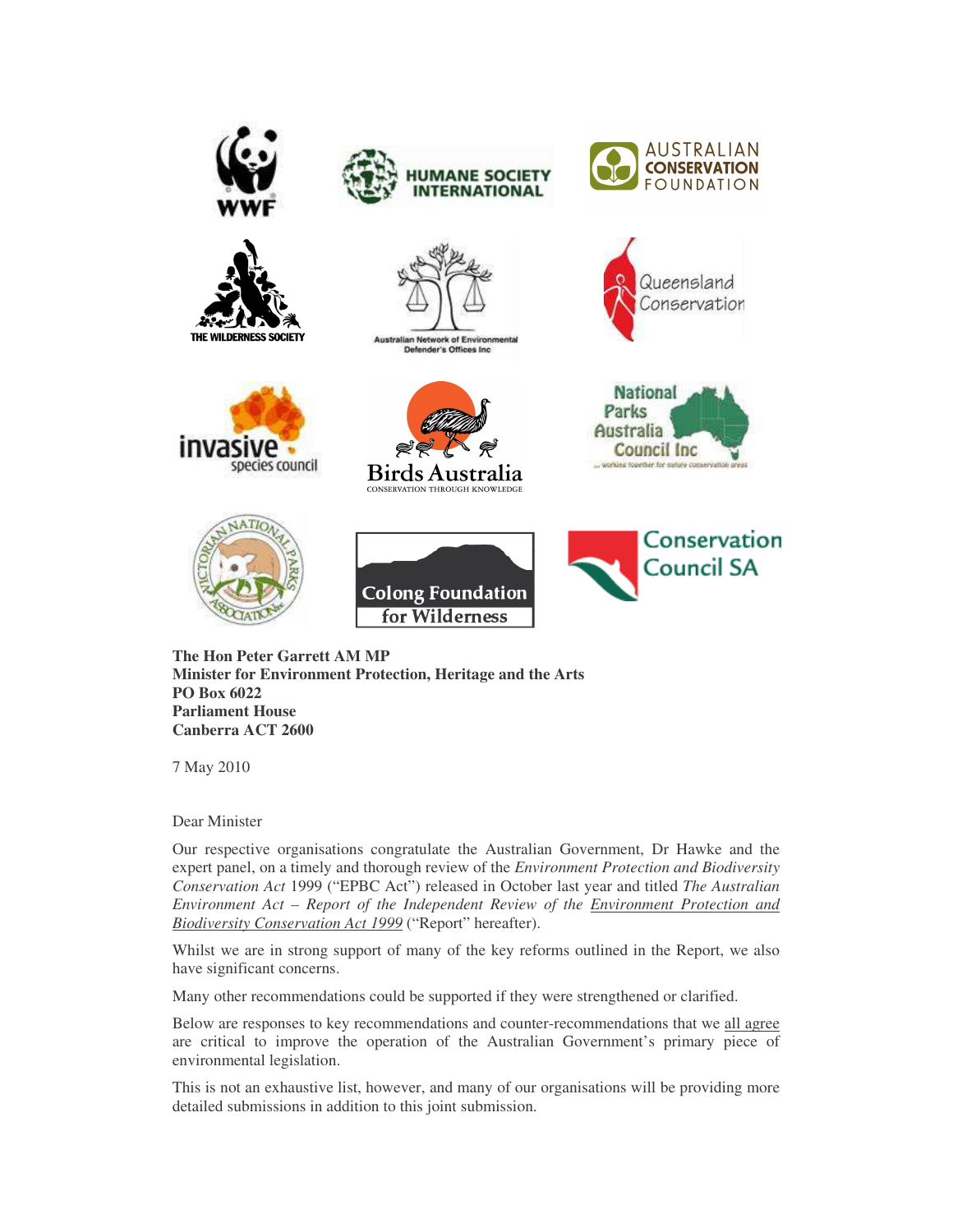#### **1. We strongly support Ecosystems of National Significance ("ENS" Rec. 8)**

- 1.1. The Australian Government has committed to a stronger focus on ecosystem protection, recognising the importance of conserving land/seascape scale ecological functions and processes.
- 1.2. We agree that ecosystem protection is fundamental to meeting Australia's international obligations under the Convention on Biological Diversity ("CBD"). Without ecosystem scale conservation, species by species conservation will always have limited prospects for success.
- 1.3. We agree with the Report's observation that currently ecosystems are protected under the Act only if they "happen to occur within areas protected for other reasons" (4.19) or overlap threatened ecological communities.
- 1.4. We therefore strongly support the Report's recommendation 8 to recognise Ecosystems of National Significance as a new Matter of National Environmental Significance ("MNES") under the EPBC Act.
- 1.5. We strongly support criteria (a) to (i) for defining ENS.
- 1.6. In particular, we <u>strongly support</u> the inclusion of criterion (h) "it is a climate change refuge of national significance", since protecting climate change refuges is a necessary part of preventing biodiversity loss under climate change. We urge the government to task the already established National Climate Change Adaptation Research Facility (NCCARF) with identifying such refuges.
- 1.7. We note however that criterion (f) "it is significant in building a comprehensive, adequate and representative system of habitat types in Australia" appears to miss the point that "comprehensive, adequate and representative" refers to Australia's existing commitment under the CBD to establish a comprehensive, adequate and representative National Reserve System. We recommend this criterion be amended to read (f) "it is significant in building a comprehensive, adequate and representative national reserve system"
- 1.8. We propose in addition, a new criterion for an ENS that it comprises a large wilderness or natural area still largely free of degradation, with close to natural levels of ecosystem function. 1
- 1.9. We support Criterion (a) "it has high comparative biological diversity, within its ecosystem type", but also propose that specific mention be made in this criterion to centres of endemism and biodiversity hotspots.
- 1.10. We support criterion (b) "it provides critical nationally important ecosystem functions", but we also note that particular keystone species can also provide "critical nationally important ecosystem functions". Accordingly we propose widening the list of MNES beyond ENS and threatened species, to include keystone species or species of national ecological significance. This would greatly assist in achieving a whole of landscape approach to biodiversity conservation.
- 1.11. We support Report para. 4.67, "However, if ecosystems of national significance are not included as a new matter of NES, wetlands of national significance should be protected as a matter of NES under the Act alongside wetlands of international significance."

<sup>1</sup> The term "wilderness" is not used here in anyway to imply denial of the long presence and connection of Indigenous people to their country, and their native title rights. To the contrary, it merely means areas free of modern development. All groups consider that the remaining wilderness areas in Australia are the direct result of many millennia of "looking after country" by Indigenous Australians. The term "wilderness" as we use it here today is intended to acknowledge and value the deep history of "looking after country" by Indigenous Australians.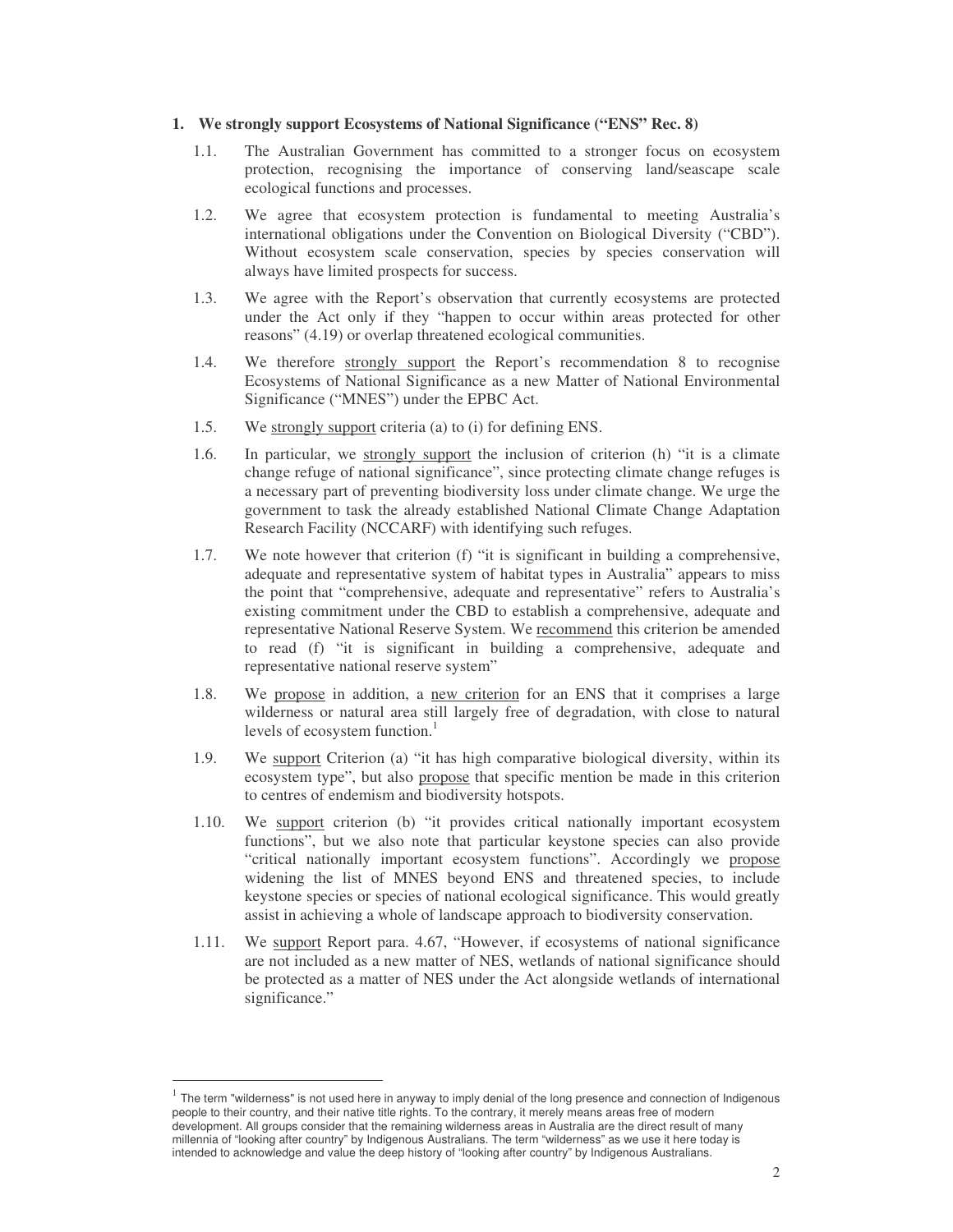# **2. We propose the National Reserve System as a additional MNES**

- 2.1. A major gap in the EPBC Act is that it covers conservation areas declared under earlier conventions, but has no specific provisions for actual protected areas declared pursuant to the Convention on Biological Diversity (CBD), other than Commonwealth Reserves. The IUCN is clear that areas declared under the conventions on World Heritage, Ramsar and Man and the Biosphere are not necessarily "protected areas" that meet the IUCN definition.<sup>2</sup>
- 2.2. The National Reserve System (NRS) comprises protected areas whose national environmental significance has already been formally recognised by all jurisdictions. However, such protected areas are not covered by the protections of the EPBC Act against significant impacts from actions taken either within or adjacent to the protected areas, unless it happens to coincide with one of the properties mentioned above (2.1).
- 2.3. CBD protected area commitments should be given a clear legislative basis in the EPBC Act rather than remaining a program. The EPBC Act should have as a purpose developing the NRS as a consistently protected and well managed system of protected areas across all jurisdictions and tenures. This would greatly assist in achieving a whole of landscape approach to biodiversity conservation.
- 2.4. We note that some areas in the NRS may be considered ecosystems of national significance under proposed criterion (f). Quite independently of that, we consider that any protected areas in the NRS, whether or not they are individually recognised as ENS, should be treated as MNES.
- 2.5. We propose the inclusion of protected areas within the NRS as matters of National Environmental Significance under the EPBC Act, whereby significant impacts on those areas trigger the operation of the Act, as well as new provisions in the EPBC Act to provide for development of a national management framework and standards to provide for consistent protection and management of all NRS protected areas.

# **3. We support mandatory identification of Critical Habitat, but oppose termination of the Register (Recs 12(1) & 12(2))**

- 3.1. We support Report recommendation 12(1) "require the identification of critical habitat for listed threatened species at the time of listing" with the caveat that lack of sufficient data with which to identify critical habitat should not be a reason to delay listing of a threatened species. We consider it reasonable to provide at most a 12 month grace period within which critical habitat must be identified following listing of only those species for which habitat data are insufficient at the time the threatened species is listed.
- 3.2. We strongly oppose Recommendation 12 (2) "discontinue the Register of Critical Habitat once information about critical habitat has been included in listing documentation."
- 3.3. We note that many critical habitats have already been identified through recovery plans and only await formal inclusion on the Register, which only has five critical habitats at present. Rather than weaken already weak critical habitat protection the government should amend the Act to improve effectiveness of the Critical Habitat Register and to strengthen protection given to critical habitats on the Register and identified through Recovery Plans and Conservation Advice in all jurisdictions.
- 3.4. Critical Habitat listing works over and above listing the species itself. Evidence from actual species trend data in the US suggests that listing of critical habitat has halted or reversed threatened species declines. This relates to the fact that under

<sup>2</sup> p.38ff in Dudley, N. (Editor) (2008). *Guidelines for Applying Protected Area Management Categories*. Gland, Switzerland: IUCN. x + 86pp.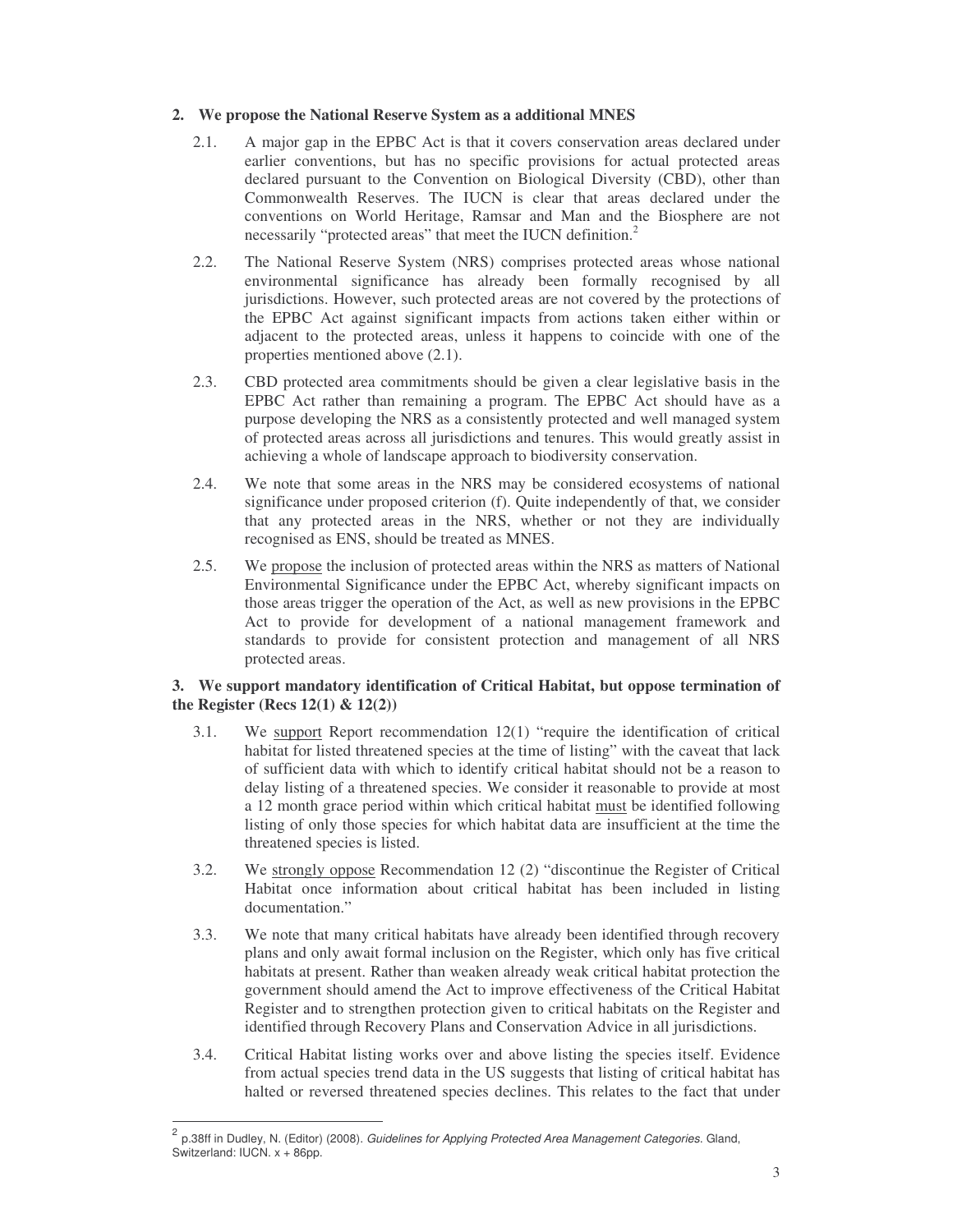the US *Endangered Species Act* critical habitat is defined as habitat needed for the species to recover, and so includes not only areas of habitat currently occupied but also suitable habitats not presently occupied that the species will need to re-occupy as its population recovers and expands to the point it can be delisted. This definition is particularly valuable in dealing with the shifting of habitats under climate change. Formal critical habitat designation or listing is mandatory under the US Endangered Species Act. It should also be mandatory here.

- 3.5. To ensure critical habitat works in an effective way under the EPBC Act, we propose that the Act be amended to:
	- 3.5.1. require identification and formal listing of critical habitats on the Register upon species listing, or if data are presently insufficient, within 12 months of a species being listed
	- 3.5.2. define critical habitat more precisely as those areas currently occupied and other areas currently unoccupied but found to be critical for the species to recover to the point it can be delisted
	- 3.5.3. ensure that a significant impact on critical habitat would be specifically recognised in the Act as being a significant impact on the species itself.
	- 3.5.4. provide for periodic review to take account of changing needs due to climate change and any other relevant changes including improved data.
- 3.6. We also consider that the proposed ENS criterion Rec.  $8(g)$  "it provides habitat critical to the long-term survival of a significant number of threatened species listed under this Act;" whilst welcome, is not sufficient to provide for critical habitats for all species.

#### **4. We support Strategic, Regional Environmental Assessments with critical caveats**

- 4.1. We recognise that Strategic Environmental Assessments (SEAs) can better take into account cumulative impacts of multiple projects on MNES, and avoid the piecemealing of impacts to insignificance.
- 4.2. However we are very concerned that SEAs to date have been rushed and have locked in poor ecological outcomes for decades. We have serious reservations about the widespread use of them on other than a pilot basis until rigorous empirical auditing proves that they actually produce beneficial biodiversity outcomes.
- 4.3. SEAs must allow the time and resources to ensure the detail and complexity of ecological issues are thoroughly considered and allow for changes to be made if new information emerges. Being strategic and efficient is not just about streamlining decisions, it is principally about protecting ecosystems and the environment generally and guiding and controlling development so that unacceptable impacts on the environment are avoided.
- 4.4. Approval powers need to remain vested in, and directly exercised by, the Commonwealth.
- 4.5. We strongly support the creation of a call in power for 'plans, policies and programs' that *may* have or materially contribute to a significant impact on a MNES. This would improve the ability for the Commonwealth to pre-empt threats to MNES early in development processes and to better deal with cumulative impacts. At present the Commonwealth has to wait for a jurisdiction to initiate a request for an SEA.
- 4.6. A zoning scheme should be an outcome of an SEA, based on uncertainty levels to identify:
	- 4.6.1. Areas where specific types of actions may proceed without further assessment, unless new information comes to light post-assessment.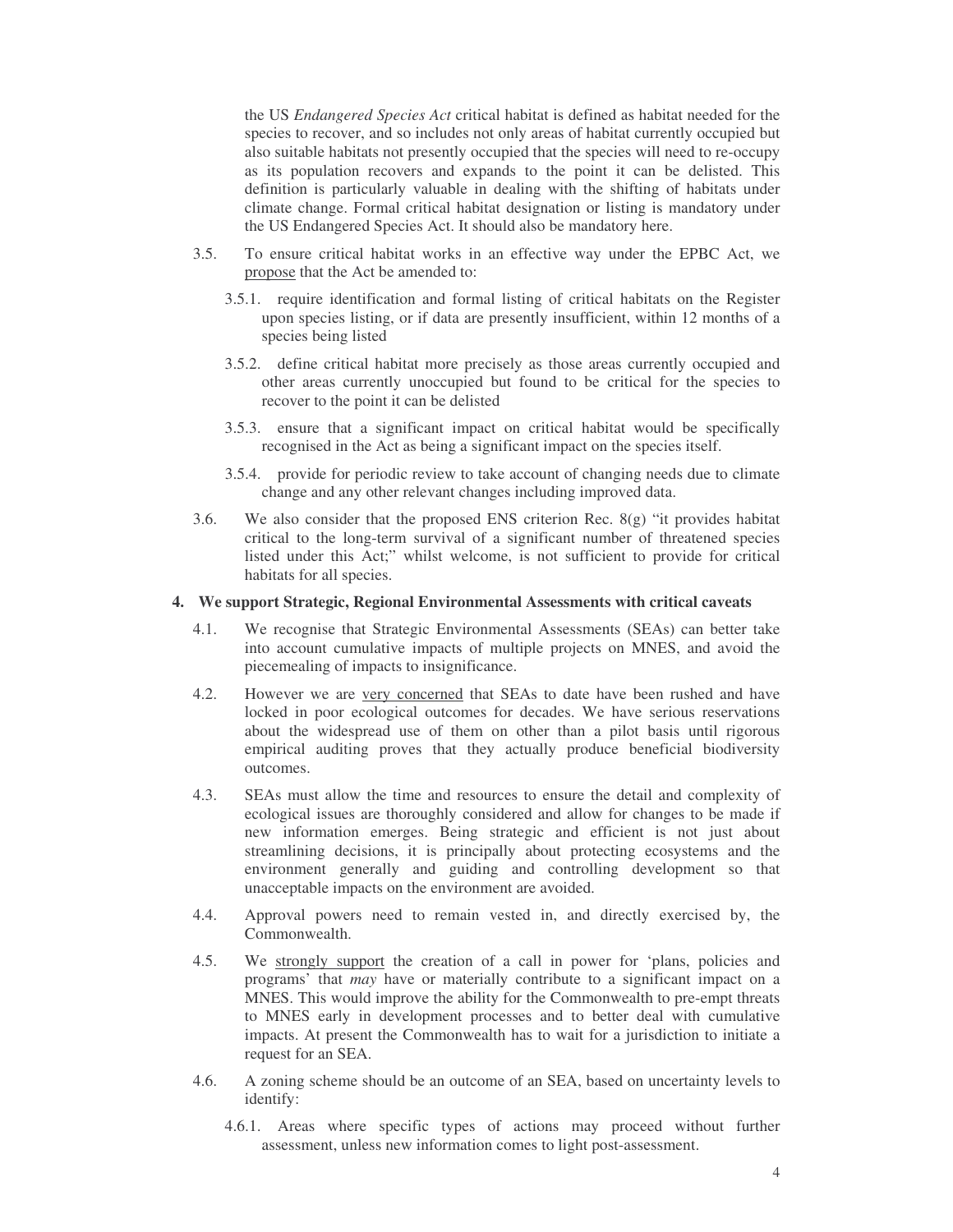- 4.6.2. Areas where specific types of actions need project-level approval
- 4.6.3. Areas where specific types of actions are prohibited
- 4.7. Because of the scale of their potential effects, SEAs must have a more rigorous level of assessment than individual projects and incorporate at a minimum the steps and process outlined in Report Recs 24-27.
- 4.8. SEAs must have clear legislated provisions which ensure transparency of decision making and adequate public participation including a minimum 60 day public exposure and feedback period (Report recs. 43-46).
- 4.9. Regional/bioregional assessments may have additional value, particularly for regions/ecosystems which span multiple jurisdictions. Good models exist such as the Victorian Environment Assessment Council (VEAC). The proposed independent Environment Commission could play a similar role and should have the power to undertake bioregional assessments, via panels or council under a staged and rigorous assessment process which we propose should be:
	- 4.9.1. Undertaken by an independent panel/ experts or council;
	- 4.9.2. Have clear mandate and resources to access and communicate best science;
	- 4.9.3. Have a clear process for consultation: such as discussion paper, draft recommendations and final report, all with specified public consultation periods and a requirement for a statutory response from government and a formal tabling in parliament of the response.

# **5. We strongly support National Environmental Accounts (Rec 67)**

- 5.1. Comprehensive, reliable, quantitative data on the functioning of our environmental systems is necessary to achieve the objectives of *Australia's Future Tax System* which among other things, urges government to "ensure that settings within the tax and transfer system do not unintentionally produce adverse environmental incentives or conflict with the broader environmental goals of other policy measures."
- 5.2. The loss of species and ecological services has had and, with climate change, will continue to have very large economic impacts that are unaccounted for under current arrangements and the currently very deficient baseline data.
- 5.3. Therefore, we strongly support Recommendation 67 for development of a system of national environmental accounts.
- 5.4. We also support the sub-recommendation that the Australian Bureau of Statistics (ABS) is an appropriate agency to manage national environmental accounts under a nationally standardised framework for data collection, coordination, reporting and auditing.

#### **6. We support wider access to justice, transparency and merits review (Recs 43-46, 50- 53)**

- 6.1. We strongly support Report Recommendations 50-53 regarding public interest litigation and costs and also support reinstatement (Rec 48) and expansion (Rec 49) of merits appeals to controlled action and/or assessment decisions.
- 6.2. We support Recs 44 46 to improve transparency under the Act, provided public consultation periods are amended to a minimum of 28 days.
- 6.3. We support the recommendations aimed at improving decision-making, in particular Rec. 43.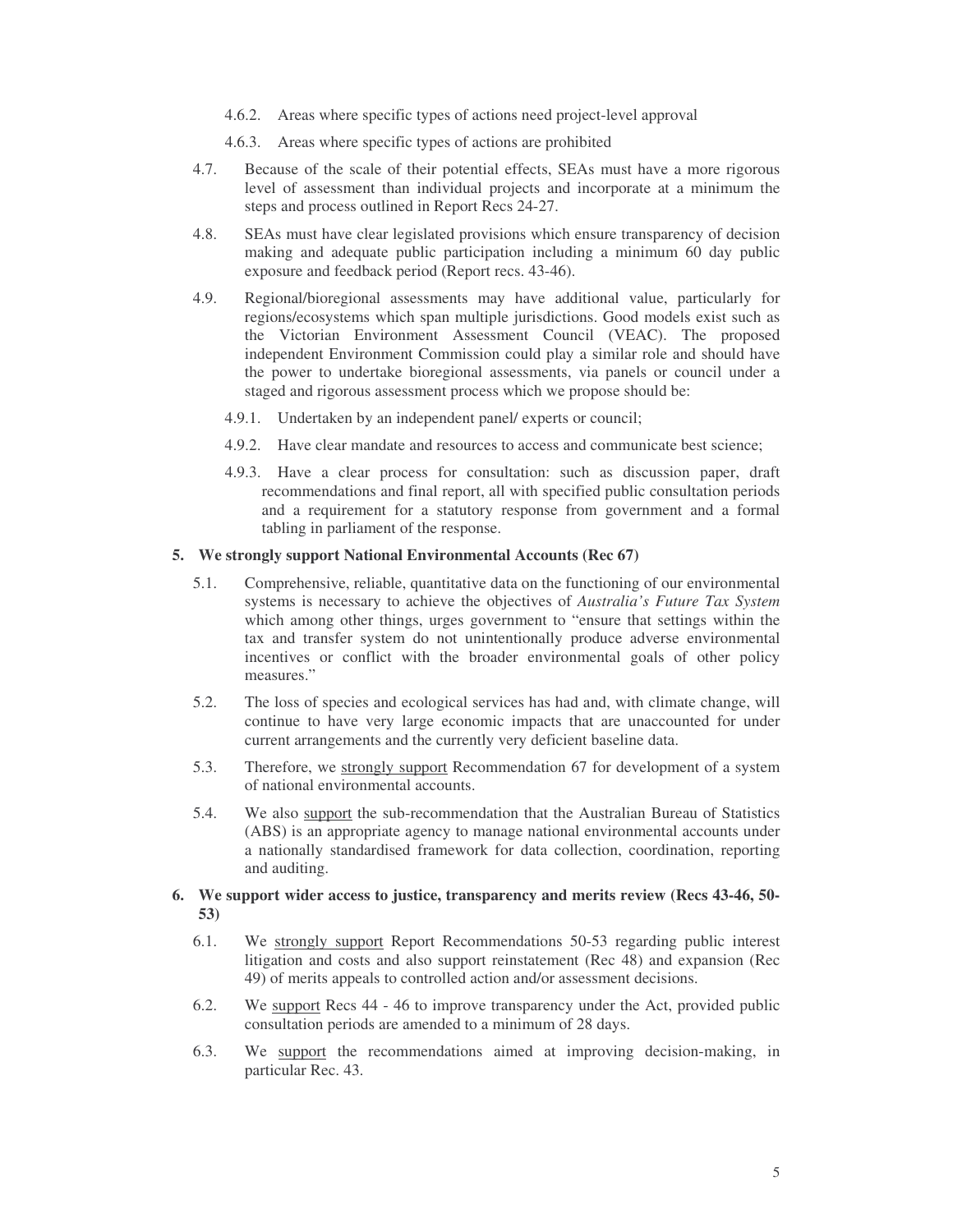# **7. We support recommendation 23 on Invasive species**

- 7.1. We strongly support Recommendation 23(1) which offers the potential to address one of the biggest gaps in environmental law - the "unconstrained movement" of thousands of invasive or potentially invasive species within Australia
- 7.2. In addition, we urge the government to seek COAG agreement on a consistent risk-based approach to sale and movement (as for imports and for vertebrate pest species, via a 'permitted list' approach) and for national regulation of invasive species threatening biodiversity using s301A of the existing EPBC Act. We point out that Section 301A can already be used to list and regulate species already recognised as threats of national significance – Weeds of National Significance and Key Threatening Processes.
- 7.3. We strongly support Recommendations 23(2-3) to provide "foresighting" capacity to identify and address threats before they become established.

# **8. Biodiversity provisions**

- 8.1. We have strong reservations about a national biodiversity banking scheme and the use of biodiversity offsets. If an action has a significant impact on a MNES then it should not be approved, rather than attempts made to offset the impacts in ways that are uncertain and unreliable. The scientific literature shows that offsetting schemes have generally not met their aspirations in practice. We oppose general adoption of offsets until empirical research on pilot programs proves they actually result in improved species recovery through the course of normal operation.
- 8.2. We agree with the Report that listing decisions should exclude any socioeconomic considerations.
- 8.3. The Threatened Species Scientific Committee and Minister already have overly broad discretion in accepting public nominations to list species by determining priority assessment list in sections 194G(2)(d) and 194K, and we propose that these relevant 2006 amendments be repealed.
- 8.4. We likewise strongly oppose the amendments the Government has tabled for some CMS Appendix II species to exempt recreational fishers from offence provisions. These amendments will exempt take of these species from reporting requirements and do not actually implement the Report Rec. 17 for exemptions only there is a requirement for management measures to ensure take is not detrimental to the species.
- 8.5. We support recommendations for emergency listings for species and communities, threat abatement advice at listing, and flexibility in criteria for Key Threatening Process listings (KTPs) and Threat Abatement and Recovery Plans, but only if justified ecologically.
- 8.6. We strongly support treatment of vulnerable ecological communities as MNES to enable Commonwealth intervention before ecological communities reach the "edge of the cliff."

# 9. **We oppose weakening of Fisheries provisions**

- 9.1. We caution against streamlining or aggregating provisions under Parts 10, 13 and 13A as they apply to different jurisdictions with exemptions for different levels of offence (for example Part 13 deals with take of individuals of listed species in Commonwealth waters whereas Part 10 deals with the ecological sustainability of fisheries more generally).
- 9.2. We object to any weakening of the current criteria and standards to a lowest common denominator that would apply in all situations, for example that just deals with general ecological sustainability and not the impacts of the take of individual animals as now applies under Part 13.